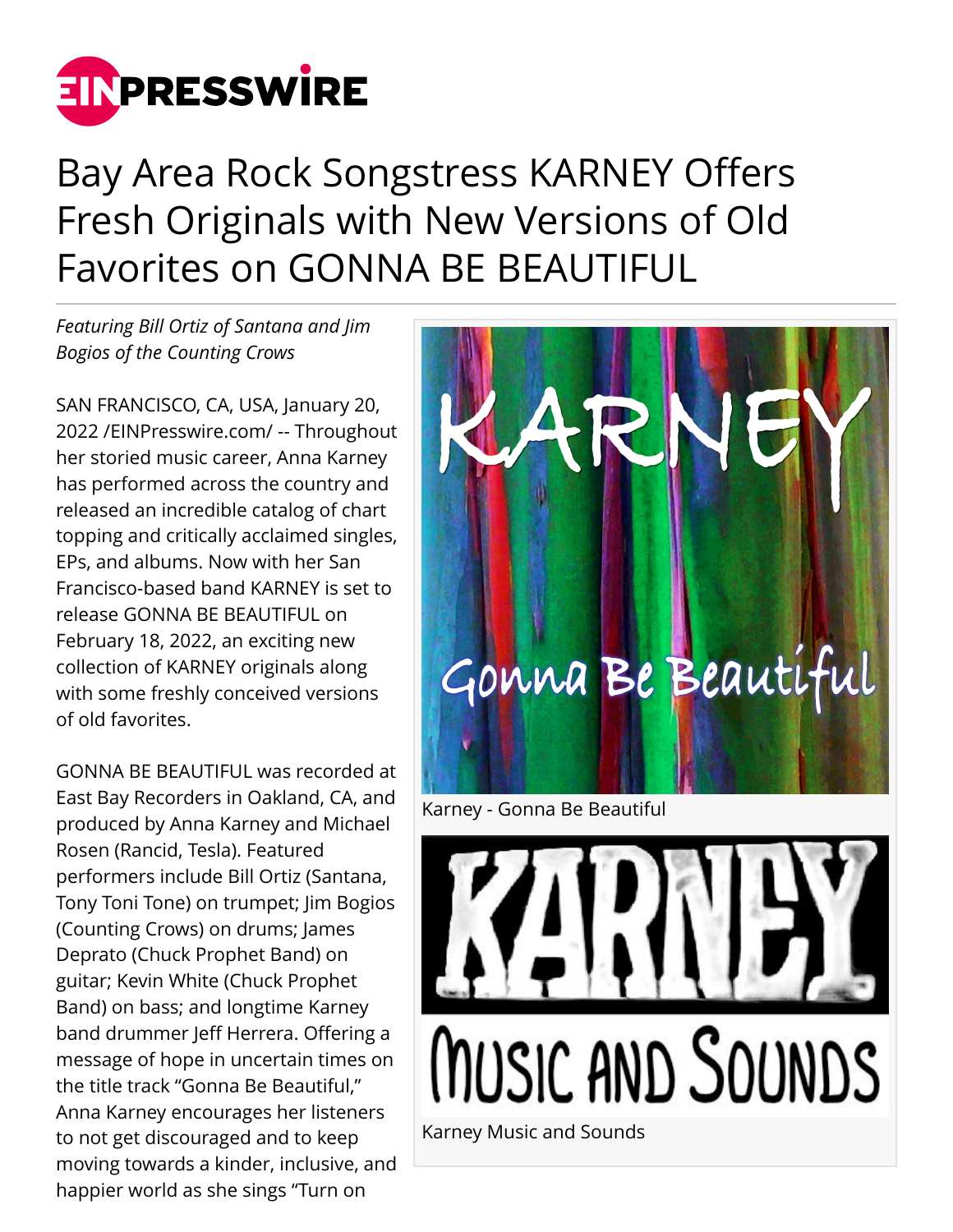the light / Keep the vision in plain sight / Bring it all into focus." Also coming soon is an official music video for the track to be released later in 2022.

Keeping her mind on social justice and positive messages, Anna Karney's lyrical content offers a sardonic and sometimes straightforward approach to many of the issues facing people today. Her musical influences include Bob Dylan, Neil Young, Patti Smith, John Lennon, Sheryl Crow, Chrissie Hynde, and Joni Mitchell. As an arranger, pianist, and guitarist, she has worked with artists such as George Clinton, Linda Perry, and Dennis Bovell.

Songs from the last KARNEY EP release Better received stellar airplay on Triple-A and Americana radio stations, including the title track and her powerful cover of "Ramble On," one of Anna Karney's favorite Led Zeppelin songs. She then released a series of singles throughout 2021, including her personal and heartfelt original track "Be Together," and a cover of the Neil Young classic "Heart Of Gold."

To create the "Be Together" single, KARNEY band musicians worked from individual studios to assemble their parts and build the track. Singer/guitarist Anna Karney, bassist Kevin White and guitarist James DePrato all recorded tracks at their own home studios. Drummer Jeff Herrera created rough drum parts in his rehearsal studio and sent them to trumpet player Bill Ortiz, who then recreated them digitally. All the tracks were then sent to producer/mixer Michael Rosen, who finished the mix at his East Bay Recorders studio. Ironically, even though the single is titled "Be Together," the musicians never were.

Previous KARNEY releases include her 2018 album No Mercy; a series of singles from 2016, Manifest Destiny, Vol. 1 EP and Restless Wind, Vol. 2 EP; the 2012 album Love & Respect; the 2003 album All Connected; and her debut release Karney from 1999. Anna Karney has worked with producers and artists in the SF Bay Area such as Producer/engineer Mark Pistel (Michael Franti, Grace Jones, Chuck Prophet), Producer/Engineer Michael Rosen (Rancid, Tesla, Smashmouth, Santana, and Papa Roach), and Adam Munoz (Herbie Hancock, Dave Mathews, Branford Marsalis, Joshua Bell, Chester Thompson, and Lyle Lovett).

Anna Karney has had a diverse musical career, having spent many years composing music for games such as Star Wars Galaxies, Monkey Island IV, Armed and Dangerous, several SimCity titles, Metal Dungeon, Death Jr., and many more. She received the esteemed "Dreamcatcher" Award from the Visual and Performing Arts division of the San Francisco Unified School District for her work as a choral teacher and conductor for middle and high school students, as well as her contribution to the furthering of music education in the San Francisco public school system. Additionally, Anna Karney has scored ballet and modern dance pieces as an artist in residence at Mills College and San Francisco State University. She also composed her Opus 1 Chaconne Sur Sept for nationally renowned contemporary music group Earplay Ensemble.

The KARNEY band has enjoyed several open-air concerts during Covid, giving vulnerable and atrisk populations the opportunity to enjoy live performance in a safe and relaxed way. Stay tuned